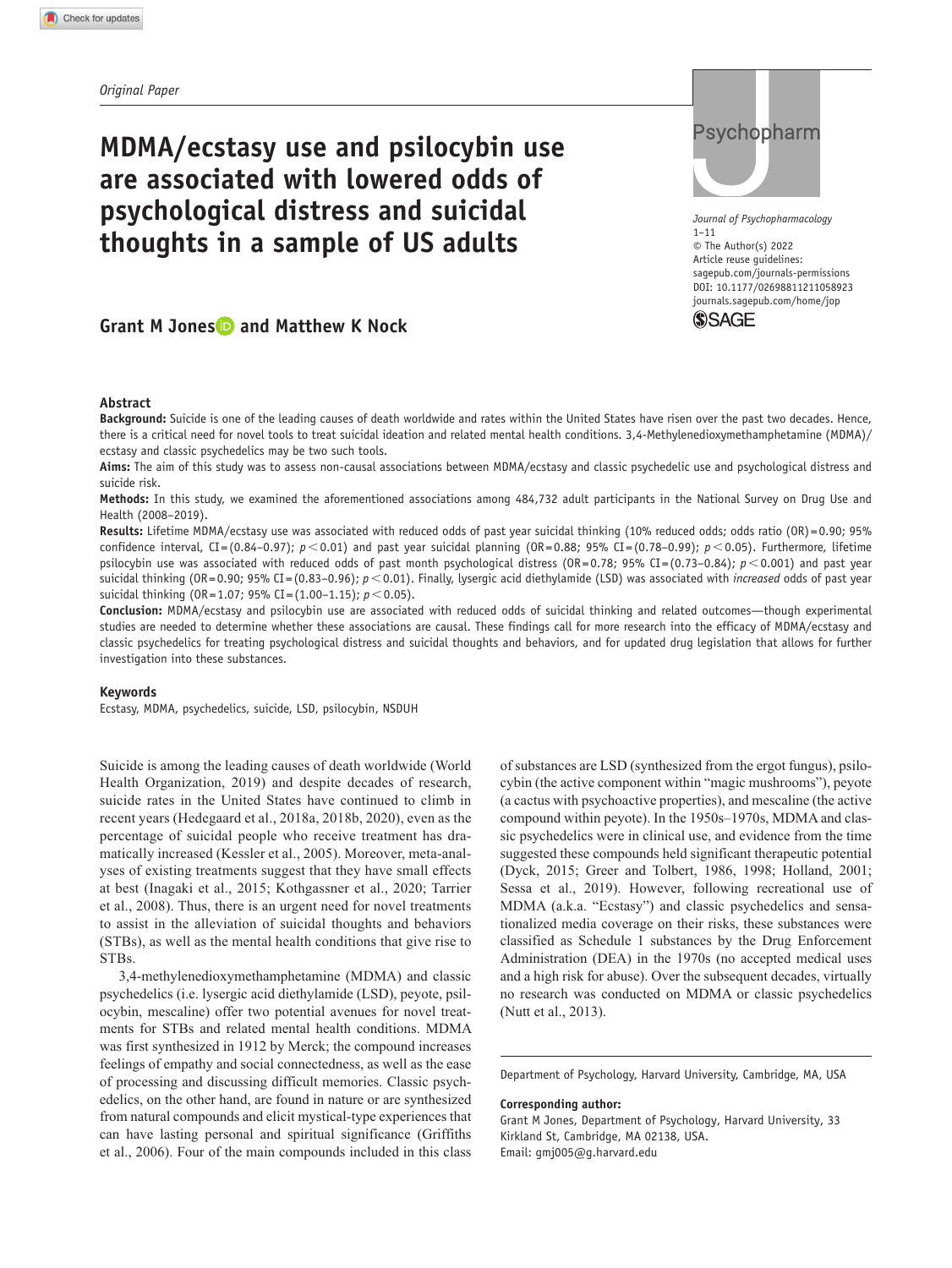However, in recent years, researchers have begun to explore MDMA and classic psychedelics as treatments for a host of psychiatric disorders that confer risk for STBs (Müller et al., 2020). Starting in 2011, researchers reported that MDMA showed promise as a treatment for people with chronic and treatment-resistant post-traumatic stress disorder (PTSD), many of whom were experiencing STBs (Mitchell et al., 2021; Mithoefer et al., 2019, 2011, 2013; Oehen et al., 2013; Ot'alora et al., 2018). Anxiety disorders are a key risk factor for suicide (Cougle et al., 2009; Nepon et al., 2010) and PTSD is among the strongest anxietyrelated predictors of suicidal ideation and behavior (Bentley et al., 2016), indicating MDMA may effectively treat key risk factors for suicide. MDMA also has demonstrated efficacy at treating social anxiety (Danforth et al., 2018) and may successfully treat anxiety associated with life-threatening illnesses (Multidisciplinary Association for Psychedelic Studies, 2020), suggesting yet more pathways through which MDMA may reduce the risk for suicide.

Trials of classic psychedelics similarly demonstrate promise. A 2011 pilot trial consisting of individuals with late stage cancer found that a single session of psilocybin-assisted psychotherapy elicited significant and sustained reductions in anxiety and depression (Grob et al., 2011), another well-known risk factor for suicide (Gaynes et al., 2004; Kessler and Bromet, 2013). A 2016 trial replicated these findings (Griffiths et al., 2016). In addition, a 2014 trial found that LSD promoted significant reductions in state and trait anxiety related to life-threatening illnesses as well (Gasser et al., 2014). In addition to treating anxiety and depression, classic psychedelics also have demonstrated efficacy at treating substance use disorders, another key antecedent of STBs (Bogenschutz et al., 2015; Bohnert et al., 2017; Harris and Barraclough, 1997; Johnson et al., 2014; Wilcox et al., 2004). Overall, extant clinical evidence suggests MDMA and classic psychedelics may hold promise for treating STBs.

Despite the strong evidence suggesting the therapeutic potential of both MDMA and classic psychedelics, these substances retain their Schedule 1 designations, leaving many gaps in our understanding. While conducting trials of these substance remains difficult, population-based survey studies provide one fortuitous way to examine the link between these compounds, mental health, and STBs. Although one cannot use populationbased surveys to draw causal inferences, the robust samples and the strong external validity offered by large surveys allow one to make solid population-level inferences about the relationship of MDMA/ecstasy and classic psychedelics to mental health and STBs (Jones et al., 2013).

To our knowledge, only four prior population-based studies have investigated the associations between classic psychedelic use and mental health, and none have looked specifically at the associations between MDMA/ecstasy use and these outcomes. First, Krebs and Johansen (2013) analyzed data from the 2001– 2004 samples of the National Survey on Drug Use and Health (NSDUH) and found that lifetime classic psychedelic use was largely unrelated with past month psychological distress, past year mental health treatment use, and past year *DSM*-IV diagnoses (American Psychiatric Association, 1994). Second, Hendricks et al. (2015b) analyzed data from nearly 190,000 American adult respondents from the NSDUH (2008–2012) and found that classic psychedelic use was associated with lowered odds of past month psychological distress, suicidal ideation, suicidal planning, and suicidal attempting. Third, Hendricks et al. (2015a) found that the findings of Hendricks et al. (2015b) extend to psilocybin use specifically. Finally, Sexton et al. (2020) compared the outcomes of classic versus novel psychedelic drug use and found that classic tryptamines (i.e. psilocybin and dimethyltryptamine (DMT)) were associated with decreased odds of psychological distress and STBs.

The current study seeks to expand on this earlier work and investigate non-causal associations of MDMA/ecstasy and classic psychedelic use with psychological distress and STBs. More specifically, we expanded on the work of Hendricks et al. (2015b) and Sexton et al. (2020) by incorporating more recent survey data and testing whether those who report lifetime use of MDMA/ ecstasy or classic psychedelics report significantly lower odds of past month psychological distress and past year suicidal ideation, suicidal planning, and suicide attempting.

## **Methods**

#### *Sample*

Data are from the NSDUH, an annual survey that aims to provide the latest information on substance use, mental health, and overall health in the United States. NSDUH employs a complex, multistage probability sample design and is conducted in all 50 states and the District of Columbia on citizens aged 12 years and older. NSDUH uses a computer-assisted selfinterviewing paradigm in which interviewers administer the survey in participants' homes; individuals listen to prerecorded questions and submit answers on the computer. For our analyses, we used all 12 years of available data on our outcomes of interest within the NSDUH database (2008–2019) (United States Department of Health and Human Services, 2008, 2009, 2010, 2011, 2012, 2013, 2014, 2015, 2016, 2017, 2018, 2019). The overall sample size for these years was 484,732. All NSDUH data is publicly available and can be found at: [https://www.datafiles.samhsa.gov.](https://www.datafiles.samhsa.gov)

We included lifetime use of the following substances as independent variables in our analyses: MDMA/ecstasy, classic psychedelics (psilocybin, LSD, peyote, mescaline), other illegal substances (cocaine, heroin, phencyclidine (PCP)), and commonly misused legal substances (inhalants, pain relievers, tranquilizers, stimulants, sedatives, and marijuana).

We included in our analyses the four outcome variables measuring psychological distress and STBs that were included in the NSDUH survey: past month serious psychological distress, past year suicidal ideation (At any time in the past 12months . . . did you seriously think about trying to kill yourself?), past year suicidal planning (During the past 12months, did you make any plans to kill yourself?), and past year suicide attempt (During the past 12months, did you try to kill yourself?). Past month serious psychological distress is a composite variable included in the NSDUH survey based on the following six domains: feeling nervous, feeling hopeless, feeling restless or fidgety, feeling so sad or depressed that nothing could cheer you up, feeling that everything was an effort, and feeling down on yourself, no good, or worthless. Participants provided a score of 0 ("none of the time") to 4 ("all of the time") for each domain, and participants with a total score of 13 or greater (out of 24) were coded positively for past month serious psychological distress.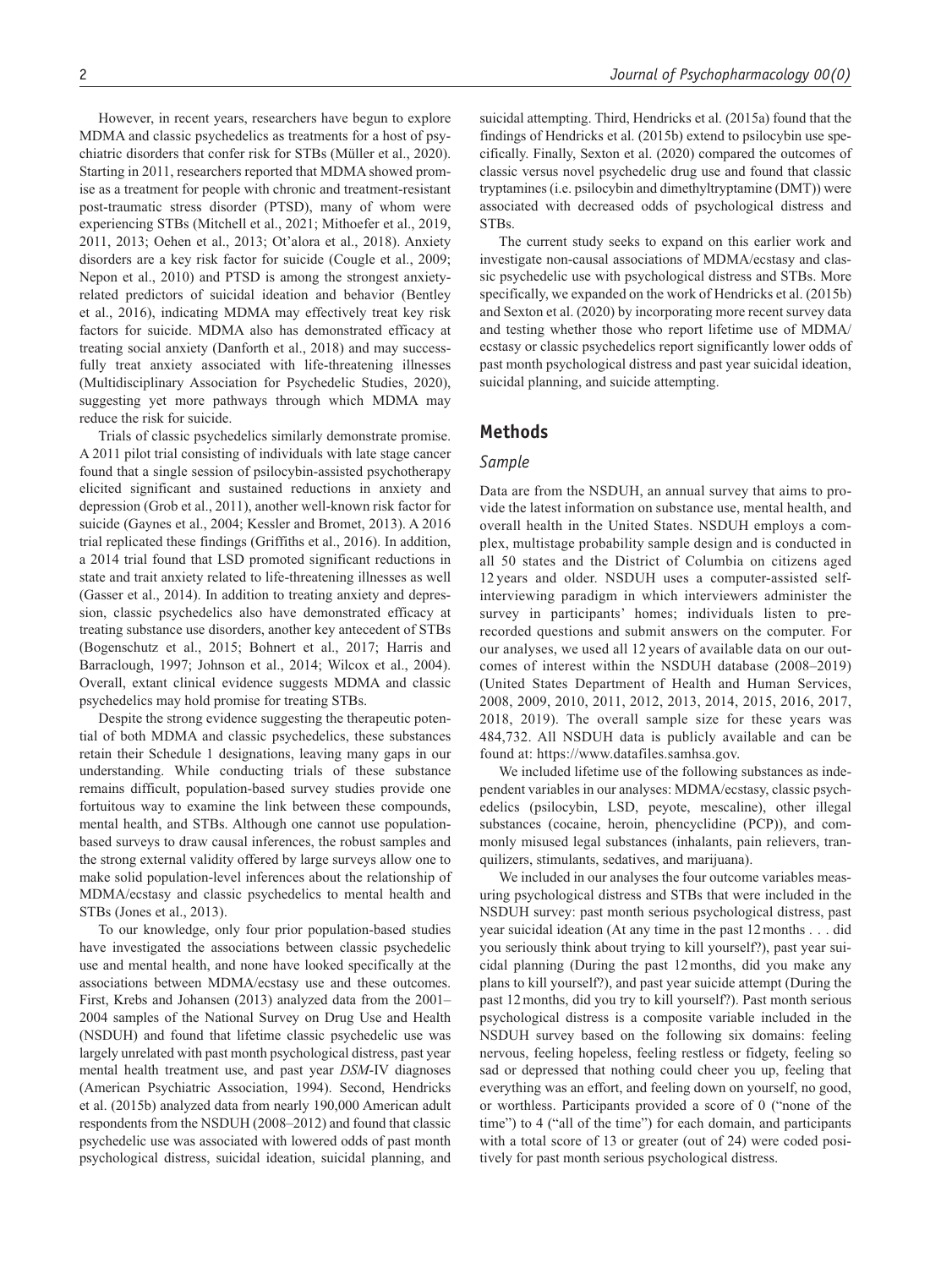#### *Data analysis*

For our analyses, we drew from the approach of Hendricks et al. (2015b) and conducted four multivariable logistic regressions to test the non-causal associations between use of all aforementioned substances and our four dependent variables assessing psychological distress and STBs. In line with Hendricks et al. (2015b) and Hendricks et al. (2018), we controlled for the following covariates: sex (male or female), age (25, 26–34, 35–49, 50–64, or 65 or older), race (Non-Hispanic White, Non-Hispanic Black, Non-Hispanic Native American/Alaska Native, Non-Hispanic Native Hawaiian/Pacific Islander, Non-Hispanic Asian, Non-Hispanic more than one race, or Hispanic), educational attainment (5th grade or less, 6th grade, 7th grade, 8th grade, 9th grade, 10th grade, 11th grade, 11th or 12th grade, high school diploma, some college (no degree), Associate's degree, college degree or higher), self-reported engagement in risky behavior (never, seldom, sometimes, or always), annual household income (less than \$20,000, \$20,000–\$49,999, \$50,000–\$74,999, or \$75,000 or more), marital status (married, divorced/separated, widowed, or never married), and survey year (2008–2019). All analyses were conducted in R version 3.5.3 using the "Survey" package (Lumley, 2020) and incorporated the sampling weights and complex study design provided by the NSDUH survey.

## **Results**

Rates for past month psychological distress and past year suicidal ideation, planning, and attempt were 5.3%, 4.1%, 1.2%, and 0.5%, respectively. 9.4% of participants reported lifetime use of psilocybin, whereas 7.1% reported lifetime use of MDMA/ ecstasy.

Table 1 provides information regarding those who have versus have not used MDMA/ecstasy in their lives. Lifetime MDMA/ecstasy use was distributed relatively evenly among individuals aged 18–49years, with lower rates of lifetime use among those aged 50 years and older. Most individuals who have used MDMA/ecstasy are male, Non-Hispanic White, higher income (\$75k or more), formally educated (High School Diploma or College Educated), and report seldom engagement with risky behaviors. Table 2 provides demographic information for those who have versus have not used psilocybin. Although lifetime psilocybin use skews slightly older than MDMA/ecstasy use, the demographics for psilocybin use roughly mirrored those of MDMA/ecstasy use (White, higher income, educated, and reporting seldom engagement with risky behavior).

Figures 1 to 4 present the results of four multivariable logistic regression models predicting past month psychological distress, past year suicidal ideation, past year suicidal planning, and a past year suicide attempt. Lifetime MDMA/ecstasy use was associated with significantly reduced odds of past year suicidal thinking (10% reduced odds; odds ratio (OR)=0.90; 95% confidence interval (CI)=(0.84–0.97);  $p < 0.01$ ) and was additionally associated with reduced odds of past year suicidal planning (12% reduced odds; OR=0.88; 95% CI=(0.78–0.99); *p*<0.05).

Lifetime psilocybin use was associated with significantly reduced odds of past month psychological distress (22% reduced odds; OR=0.78; 95% CI=(0.73–0.84); *p*<0.001) and past year suicidal thinking (10% reduced odds; OR=0.90; 95% CI= $(0.83-$ 0.96);  $p < 0.01$ ) and was marginally associated with decreased odds of past year suicidal planning (OR=0.88; 95% CI= $(0.76-$ 1.01);  $p=0.08$  and a past year suicide attempt (OR=0.85; 95%)  $CI=(0.72-1.01)$ ;  $p=0.07$ ). Lifetime use of other classic psychedelics (LSD, peyote, mescaline) largely shared no relationship with any of our outcomes of interest; LSD, however, was associated with increased odds of past year suicidal thinking (7% increased odds; OR=1.07;  $95\%$  CI=(1.00–1.15);  $p < 0.05$ ).

In addition, lifetime use of all other substances (cocaine, heroin, PCP inhalants, pain relievers, tranquilizers, stimulants, sedatives, and marijuana) either shared no associations with our outcomes of interest or conferred increased odds of distress or STBs.

## **Discussion**

The aim of this study was to assess non-causal associations of lifetime MDMA/ecstasy and classic psychedelic use with psychological distress and risk of STBs in a large representative sample of the U.S. adult population. In line with our hypotheses, lifetime MDMA/ecstasy use was associated with decreased odds of past year suicidal thinking and planning. In addition, lifetime psilocybin use was associated with decreased odds of past month psychological distress and past year suicidal thinking and was marginally associated with decreased odds of past year suicidal planning and a past year suicide attempt. Lifetime use of all other substances either shared no associations with our outcomes or conferred increased odds of psychological distress and suicide risk.

Our findings on MDMA/ecstasy support the growing evidence linking MDMA to the alleviation of STBs and related mental health conditions. Although we cannot infer causality from this observational study, our findings warrant further investigation into the causal links between MDMA and reduced psychological distress and STBs. Hill's (1965) criteria for causality provide a framework with which to assess the causal power of this study. Of Hill's nine criteria, this study demonstrates strength of association between MDMA/ecstasy use and decreased risk of psychological distress and STBs, consistency with prior findings, specificity of effect, temporality (with some caveats discussed below), plausibility, and coherence and analogy with prior findings. The two criteria not yet met are experiment and biological gradient (i.e. dose–response effect), both of which require conducting a randomized controlled trial and suggest this step should be next in this line of research.

There are several potential pharmacological pathways through which MDMA may plausibly decrease STBs. First, MDMA may do so by promoting the release of serotonin and inhibiting its reuptake (Farré et al., 2007; Kamilar-Britt and Bedi, 2015; Liechti et al., 2001; Yazar, Klosinski, and Mithoefer, 2017). Second, MDMA may decrease STBs by increasing neuroplasticity via the increased availability of brain-derived neurotropic factor (BDNF)) (Baumeister et al., 2014; Dwivedi, 2010; Dwivedi et al., 2003; Hendricks et al., 2015b; Vollenweider and Kometer, 2010). Finally, MDMA may reduce STBs through the release of oxytocin, a hormone that increases feelings of social connectedness; the hormone may also lessen fear activity within the amygdala, reducing stress, anxiety, and ultimately STBs (Hysek et al., 2014; Sessa et al., 2019; Thompson et al., 2007).

Overall, the positive findings within our study indicate a need for more clinical trials testing the impact of MDMA on mental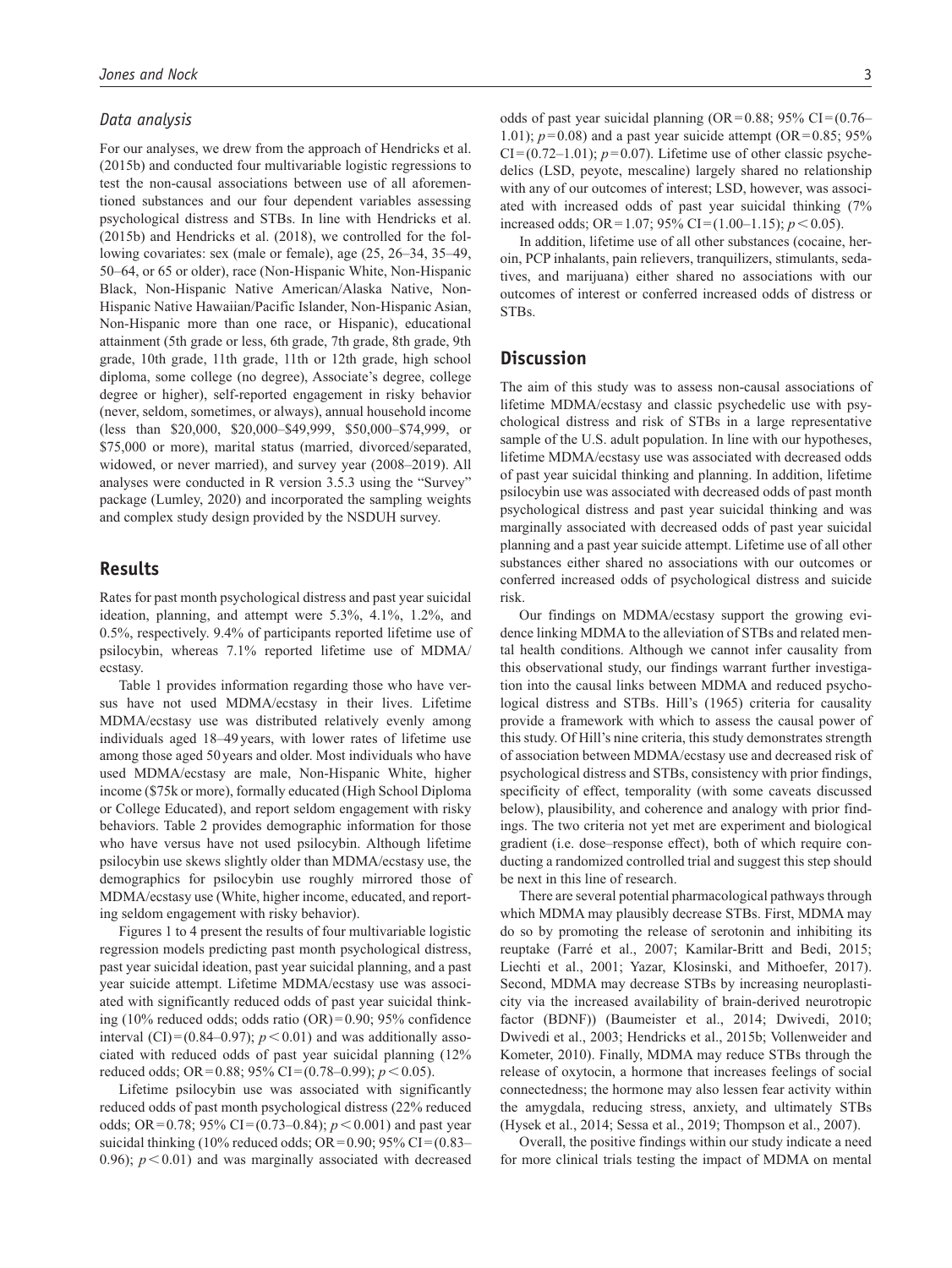**Table 1.** Demographics of MDMA/ecstasy users versus non-MDMA/ecstasy users.

|                                               | Non-lifetime MDMA/<br>ecstasy users<br>(weighted %) | Lifetime MDMA/<br>ecstasy users<br>(weighted %) | <i>p</i> -value |
|-----------------------------------------------|-----------------------------------------------------|-------------------------------------------------|-----------------|
| Age, years                                    |                                                     |                                                 | < 0.001         |
| $18 - 25$                                     | 13.6                                                | 24.6                                            |                 |
| $26 - 34$                                     | 14.4                                                | 35.9                                            |                 |
| $35 - 49$                                     | 25.5                                                | 29.6                                            |                 |
| $50 - 64$                                     | 26.5                                                | 8.8                                             |                 |
| 65 and older                                  | 20.0                                                | 1.1                                             |                 |
| Sex                                           |                                                     |                                                 | < 0.001         |
| Male                                          | 47.5                                                | 57.8                                            |                 |
| Female                                        | 52.5                                                | 42.2                                            |                 |
| Race                                          |                                                     |                                                 | < 0.001         |
| Non-Hispanic White                            | 65.1                                                | 73.2                                            |                 |
| Non-Hispanic Black                            | 12.0                                                | 7.4                                             |                 |
| Non-Hispanic Native American/Alaska Native    | 0.5                                                 | 0.5                                             |                 |
| Non-Hispanic Native Hawaiian/Pacific Islander | 0.4                                                 | 0.4                                             |                 |
| Non-Hispanic Asian                            | 5.3                                                 | 3.2                                             |                 |
| Non-Hispanic more than one race               | 1.4                                                 | 2.6                                             |                 |
| Hispanic                                      | 15.3                                                | 12.8                                            |                 |
| Annual household income (\$)                  |                                                     |                                                 | < 0.001         |
| Less than 20k                                 | 17.4                                                | 18.3                                            |                 |
| 20,000-49,999                                 | 31.1                                                | 30.9                                            |                 |
| 50,000-74,999                                 | 16.7                                                | 16.0                                            |                 |
| 75k or more                                   | 34.8                                                | 34.8                                            |                 |
| Education                                     |                                                     |                                                 | < 0.001         |
| 5th Grade or less                             | 1.4                                                 | 0.3                                             |                 |
| 6th Grade                                     | 1.3                                                 | 0.1                                             |                 |
| 7th Grade                                     | 0.5                                                 | 0.2                                             |                 |
| 8th Grade                                     | 1.4                                                 | 0.8                                             |                 |
| 9th Grade                                     | 2.1                                                 | 1.5                                             |                 |
| 10th Grade                                    | 2.5                                                 | 2.6                                             |                 |
| 11th or 12th Grade                            | 4.7                                                 | 5.1                                             |                 |
| High school diploma/GED                       | 28.1                                                | 24.5                                            |                 |
| Some college (no degree)                      | 14.0                                                | 19.1                                            |                 |
| Associate's degree                            | 13.7                                                | 15.4                                            |                 |
| College degree or higher                      | 30.3                                                | 30.5                                            |                 |
| Marital status                                |                                                     |                                                 | < 0.001         |
| Married                                       | 54.0                                                | 32.6                                            |                 |
| Widowed                                       | 6.3                                                 | $1.0$                                           |                 |
| Divorced or separated                         | 14.0                                                | 13.0                                            |                 |
| Never been married                            | 25.7                                                | 53.5                                            |                 |
| Self-reported engagement in risky behavior    |                                                     |                                                 | < 0.001         |
| Never                                         | 55.6                                                | 24.1                                            |                 |
| Seldom                                        | 32.3                                                | 43.7                                            |                 |
| Sometimes                                     | 10.9                                                | 28.2                                            |                 |
| Always                                        | 1.1                                                 | 4.0                                             |                 |

MDMA: 3,4-methylenedioxymethamphetamine.

health conditions related to STBs, as well as the mechanisms of action underlying MDMA/ecstasy for related outcomes. In addition, these findings add to the growing literature suggesting that the Schedule 1 designation of MDMA/ecstasy should be reviewed and updated. In addition to these positive findings, there have been no significant adverse events within monitored clinical

research on MDMA within the past 15years (Doblin et al., 2014). Updated drug legislation can facilitate further investigations into MDMA/ecstasy and related compounds.

Although the potential harm of MDMA is likely lower than suggested by its Schedule 1 designation, research is still needed to ensure safe engagement with this substance. For instance,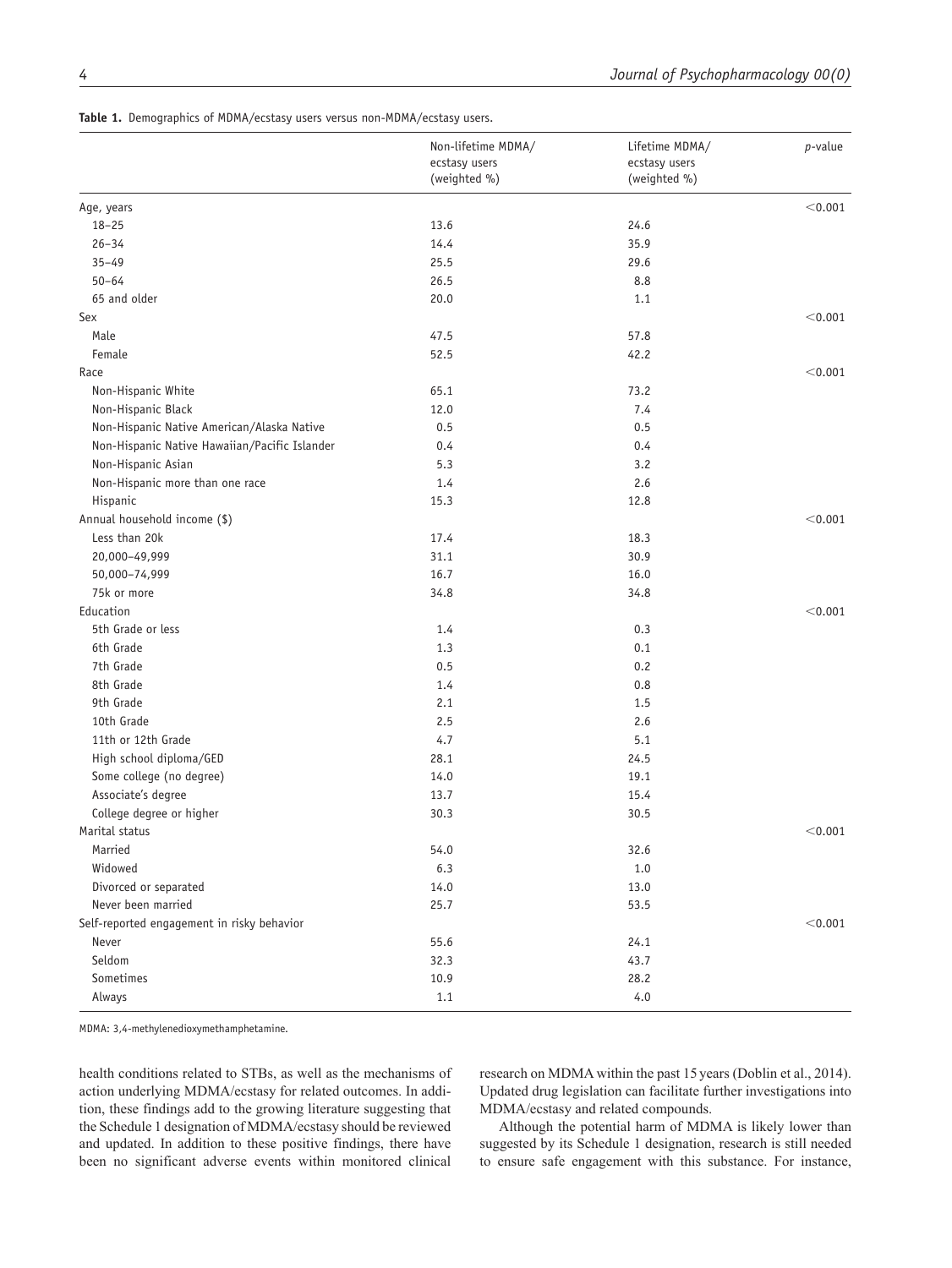**Table 2.** Demographics of psilocybin users versus non-psilocybin users.

|                                               | Non-lifetime psilocybin<br>users (weighted %) | Lifetime psilocybin<br>users (weighted %) | p-value |
|-----------------------------------------------|-----------------------------------------------|-------------------------------------------|---------|
| Age, years                                    |                                               |                                           | < 0.001 |
| $18 - 25$                                     | 14.3                                          | 14.8                                      |         |
| $26 - 34$                                     | 15.1                                          | 23.1                                      |         |
| $35 - 49$                                     | 25.3                                          | 30.6                                      |         |
| $50 - 64$                                     | 25.1                                          | 27.4                                      |         |
| 65 and older                                  | 20.2                                          | 4.0                                       |         |
| Sex                                           |                                               |                                           | < 0.001 |
| Male                                          | 46.4                                          | 66.5                                      |         |
| Female                                        | 53.6                                          | 33.5                                      |         |
| Race                                          |                                               |                                           | < 0.001 |
| Non-Hispanic White                            | 63.7                                          | 84.8                                      |         |
| Non-Hispanic Black                            | 12.7                                          | 2.1                                       |         |
| Non-Hispanic Native American/Alaska Native    | 0.5                                           | 0.6                                       |         |
| Non-Hispanic Native Hawaiian/Pacific Islander | 0.4                                           | 0.2                                       |         |
| Non-Hispanic Asian                            | 5.5                                           | 1.6                                       |         |
| Non-Hispanic more than one race               | 1.4                                           | 2.4                                       |         |
| Hispanic                                      | 15.8                                          | 8.3                                       |         |
| Annual household income (\$)                  |                                               |                                           | < 0.001 |
| Less than 20k                                 | 17.6                                          | 15.9                                      |         |
| 20,000-49,999                                 | 31.4                                          | 28.2                                      |         |
| 50,000-74,999                                 | 16.6                                          | 16.8                                      |         |
| 75k or more                                   | 34.3                                          | 39.2                                      |         |
| Education                                     |                                               |                                           | < 0.001 |
| 5th Grade or less                             | 1.4                                           | 0.2                                       |         |
| 6th Grade                                     | 1.3                                           | 0.1                                       |         |
| 7th Grade                                     | 0.5                                           | 0.2                                       |         |
| 8th Grade                                     | 1.4                                           | 0.7                                       |         |
| 9th Grade                                     | 2.2                                           | 1.3                                       |         |
| 10th Grade                                    | 2.6                                           | 2.3                                       |         |
| 11th or 12th Grade                            | 4.8                                           | 3.9                                       |         |
| High school diploma/GED                       | 28.2                                          | 23.8                                      |         |
| Some college (no degree)                      | 14.1                                          | 17.6                                      |         |
| Associate's degree                            | 13.6                                          | 15.8                                      |         |
| College degree or higher                      | 29.9                                          | 34.1                                      |         |
| Marital status                                |                                               |                                           | < 0.001 |
| Married                                       | 53.4                                          | 43.4                                      |         |
| Widowed                                       | 6.4                                           | 1.8                                       |         |
| Divorced or separated                         | 13.6                                          | 16.9                                      |         |
| Never been married                            | 26.6                                          | 37.9                                      |         |
| Self-reported engagement in risky behavior    |                                               |                                           | < 0.001 |
| Never                                         | 56.4                                          | 24.5                                      |         |
| Seldom                                        | 31.8                                          | 45.3                                      |         |
| Sometimes                                     | 10.7                                          | 26.8                                      |         |
| Always                                        | 1.1                                           | 3.4                                       |         |

Sessa et al. (2019) noted that in clinical trials of MDMA for PTSD, participants can experience an uptick in symptoms immediately following a session due to the intense emotional experiences yielded by the substance; without proper supervision, the researchers note that participants could be at increased risk for STBs or symptom exacerbation. In addition, mild adverse experiences may occur within ~25% of recreational users, who report paranoia, fear, thoughts of death, and panic (Davison and Parrott,

1997). Thus, further research is needed to ensure safety when using MDMA/ecstasy as a therapeutic agent.

Within all currently available NSDUH data, psilocybin was the sole classic psychedelic compound that shared an association with decreased odds of psychological distress and STBs. This finding accords with the broader literature on classic psychedelics, which has largely demonstrated psilocybin to be an effective treatment for a host of mental health conditions that confer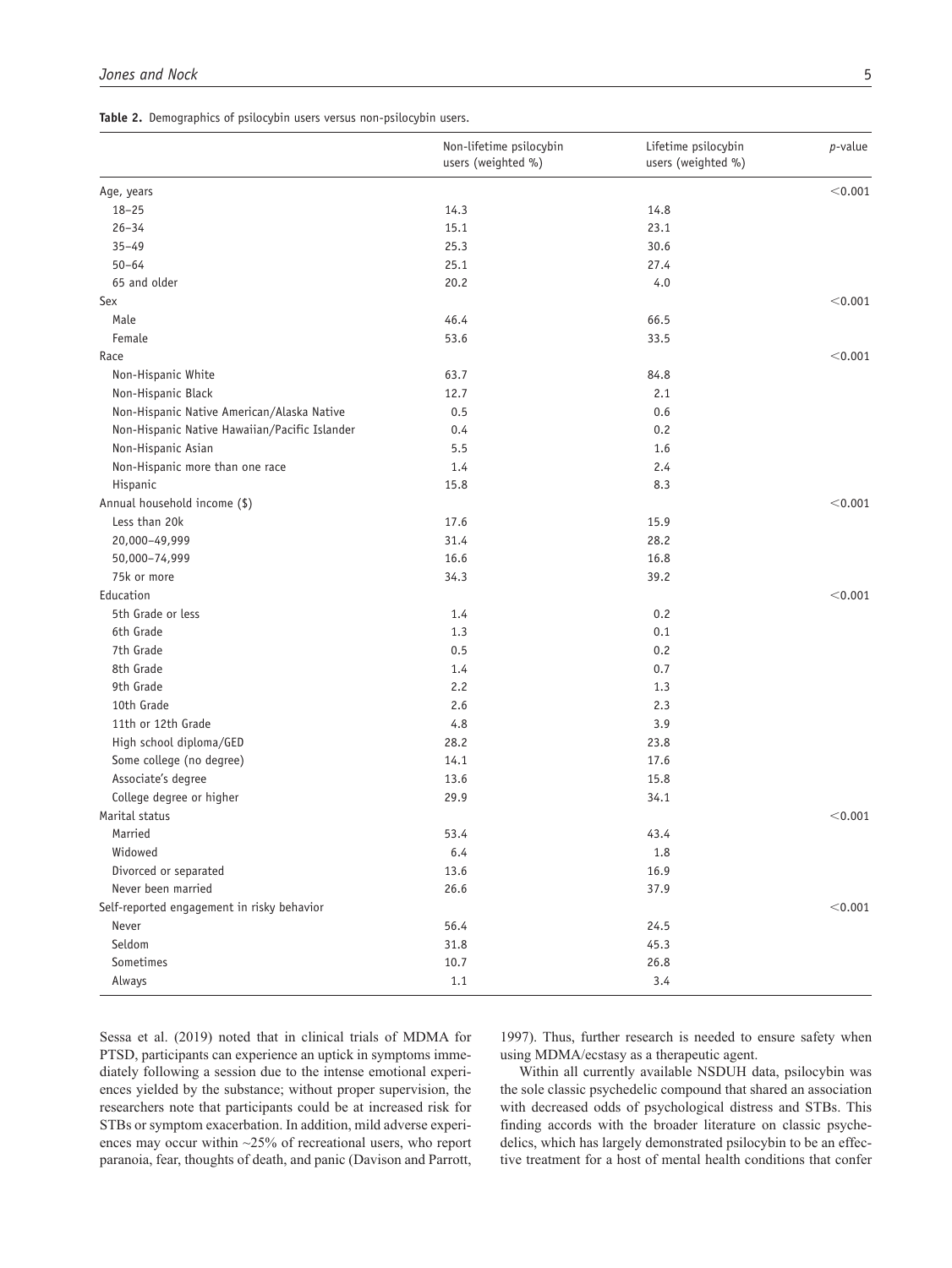

Figure 1. Result of multiple logistic regression model predicting past month serious psychological distress. Circles are point estimates and the bars are 95% confidence intervals.



Figure 2. Result of multiple logistic regression model predicting past year suicidal ideation. Circles are point estimates and the bars are 95% confidence intervals.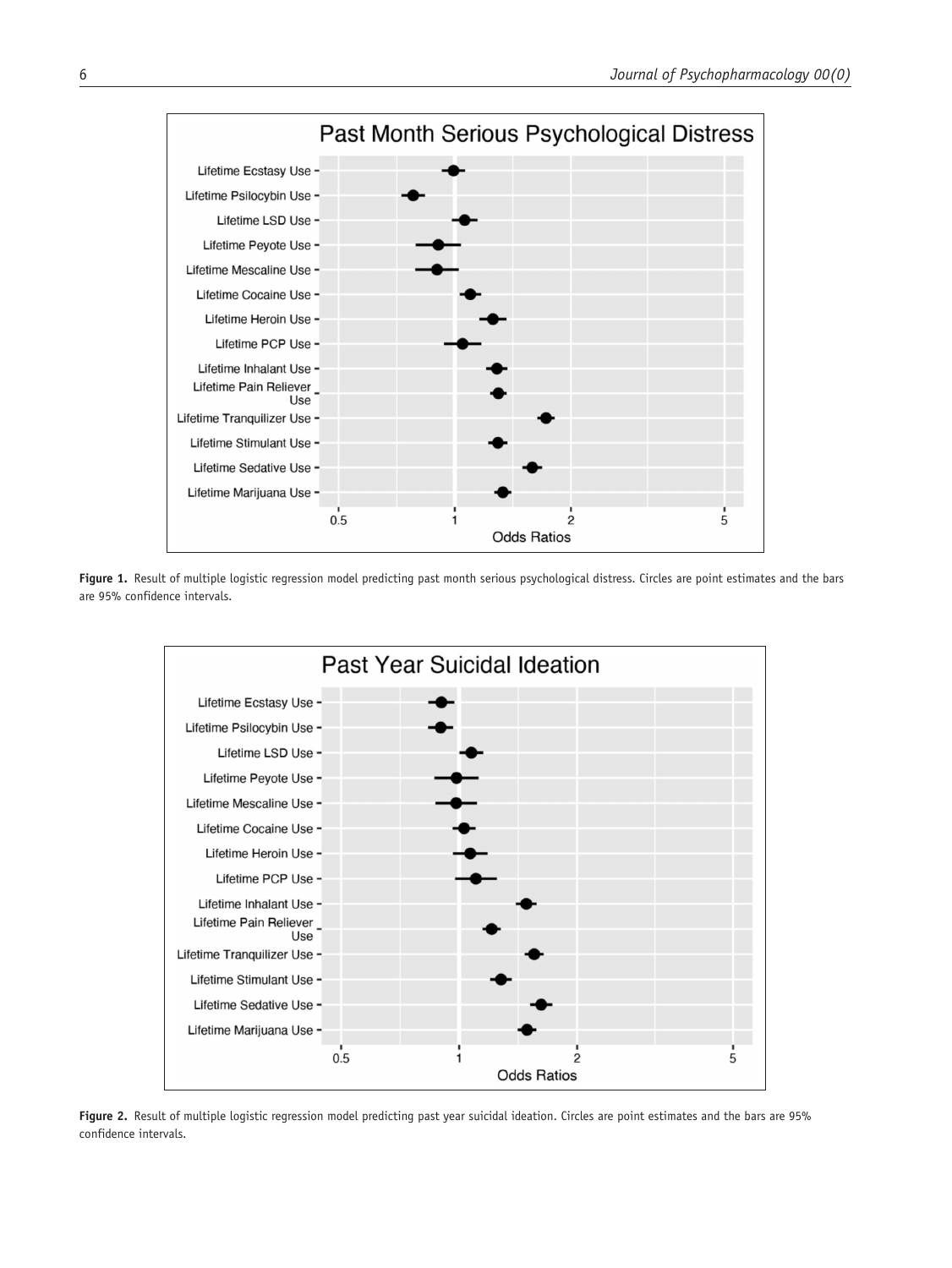

Figure 3. Result of multiple logistic regression model predicting past year suicidal planning. Circles are point estimates and the bars are 95% confidence intervals.



**Figure 4.** Result of multiple logistic regression model predicting past suicide attempt. Circles are point estimates and the bars are 95% confidence intervals.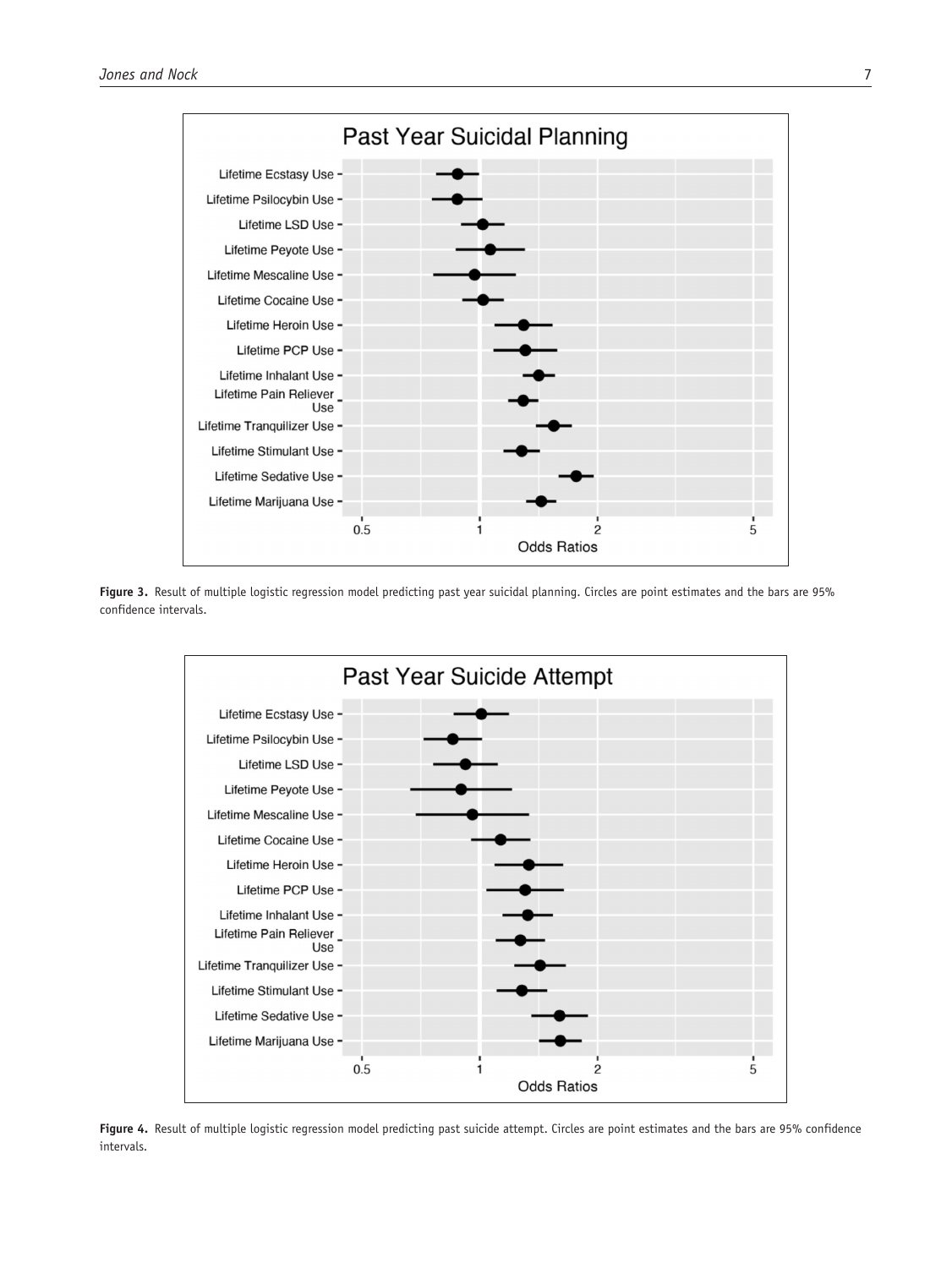risk for STBs (Hendricks et al., 2015b; Johnson and Griffiths, 2017; Sexton et al., 2020). Psilocybin may decrease STBs by increasing neuroplasticity via the transmission of glutamate (Ly et al., 2018; Nichols, 2004, 2016), downregulating serotonin 2A (5HT2A) receptors (the site through which antidepressants and antipsychotics potentiate their effects) (Mahapatra and Gupta, 2017; Van Oekelen et al., 2003; Vollenweider and Kometer, 2010), and reducing markers of inflammation that are linked to STBs and related mental health disorders (Flanagan and Nichols, 2018). To the extent that our current findings do reflect a causal link between use of psilocybin and decreases in psychological distress and STBs, the aforementioned biological mechanisms may be implicated.

In light of our findings on other classic psychedelics (LSD, mescaline, peyote), future research should investigate both the therapeutic potential and the risks of classic psychedelics on outcomes related to psychological distress and STBs. Within this study, LSD was associated with increased odds of past year suicidal thinking. On the contrary, existing evidence has demonstrated LSD, as well as a range of other classic psychedelics (i.e. ayahuasca), to effectively treat mental health disorders that confer risk for STBs (i.e. anxiety, treatment-resistant depression, substance use disorder) (Bogenschutz and Johnson, 2016; Gasser et al., 2014; Palhano-Fontes et al., 2019; Zeifman et al., 2019). Studies that further investigate both the risks and benefits of classic psychedelic substances may assist with the development of safe and effective treatment protocols for a host of disorders.

#### *Limitations*

There are a few limitations of note within this study. First, the study design cannot control for important confounds that may exist for the link between MDMA/ecstasy and psilocybin use and decreased odds of STBs. Due to this design, we cannot infer causal relationships from our data. There may be pre-drug differences between those who have versus have not used MDMA/ ecstasy and psilocybin that underlie our findings. For instance, ter Bogt et al. (2006) found personality differences between those who have versus have not used MDMA in a naturalistic setting; hence, pre-drug differences such as these may give rise to differences found in our sample. Randomized controlled trials that assess and control for such confounds will be critical for advancing our understanding of MDMA/ecstasy and psilocybin.

Second, this study does not assess moderators or mediators of the observed effects. There remains much that we do not know about the mechanisms through which these compounds may confer their potentially salutary effects. Furthermore, the NSDUH data, given its cross-sectional design, is limited in what it can tell us about mechanisms. Longitudinal research designed to assess moderators or mediators can additionally advance our understanding.

Third, pharmacological interpretations of our study are limited due to the impurity of naturalistic MDMA/ecstasy samples. Whereas some studies have reported naturalistic MDMA/ecstasy to contain MDMA in 100% of samples (Cole et al., 2002), others have found estimates as low as  $~60\%$  (Saleemi et al., 2017), weakening pharmacological interpretations of the observed association between MDMA/ecstasy and lowered odds of STBs. However, this limitation may paradoxically strengthen our claims as well. Virtually all common adulterants for MDMA/ecstasy

increase risk for neurotoxicity (Clemens et al., 2007; Gorska et al., 2018; Vanattou-Saïfoudine et al., 2012)—amid impure naturalistic samples, it is thus remarkable to find an association between MDMA/ecstasy use and lowered odds of STBs. Randomized controlled trials using pure MDMA may find even stronger associations between MDMA and decreased risk of STBs.

Fourth, as mentioned in our discussion of Hill's criteria, these data do not allow for the clear establishment of a temporal precedent between MDMA/ecstasy and psilocybin use and our outcomes of interests. As MDMA/ecstasy and psilocybin use were assessed on a significantly longer time horizon (lifetime) than the outcome variables of interest (past month/year), this time gap increases the likelihood that our observed associations are due to third variable factors. However, given the years-long time horizon over which MDMA and psilocybin can potentiate their salutary effects (Agin-Liebes et al., 2020; Mithoefer et al., 2013), our large sample size, and established analytical practice within seminal psychedelics research (Hendricks et al., 2015b, 2018; Pisano et al., 2017; Sexton et al., 2020), we do not believe this limitation substantially hinders the strength of our observed associations. However, future studies that can clearly establish a temporal precedent between MDMA and psilocybin use and outcome variables of interest would strengthen the possible causal inference of similar analyses.

# **Conclusion**

MDMA and classic psychedelics are gaining attention for their therapeutic and clinical potential. The current findings add yet more evidence suggesting that MDMA/ecstasy and psilocybin may hold therapeutic potential for treating psychological distress and suicide and call for further research on these compounds. Overall, this study represents one step toward bettering our understanding of MDMA and classic psychedelics and maximizing their potentially salubrious psychological effects.

#### **Declaration of conflicting interests**

The author(s) declared no potential conflicts of interest with respect to the research, authorship, and/or publication of this article.

#### **Funding**

The author(s) received no financial support for the research, authorship, and/or publication of this article.

## **ORCID iD**

Grant M Jones  $\Box$  <https://orcid.org/0000-0002-2426-310X>

#### **References**

- Agin-Liebes GI, Malone T, Yalch MM, et al. (2020) Long-term followup of psilocybin-assisted psychotherapy for psychiatric and existential distress in patients with life-threatening cancer. *Journal of Psychopharmacology (Oxford, England)* 34(2): 155–166.
- American Psychiatric Association (1994) *Diagnostic and Statistical Manual of Mental Disorders : DSM-IV*. Washington, DC.
- Baumeister D, Barnes G, Giaroli G, et al. (2014) Classical hallucinogens as antidepressants? A review of pharmacodynamics and putative clinical roles. *Therapeutic Advances in Psychopharmacology* 4(4): 156–169.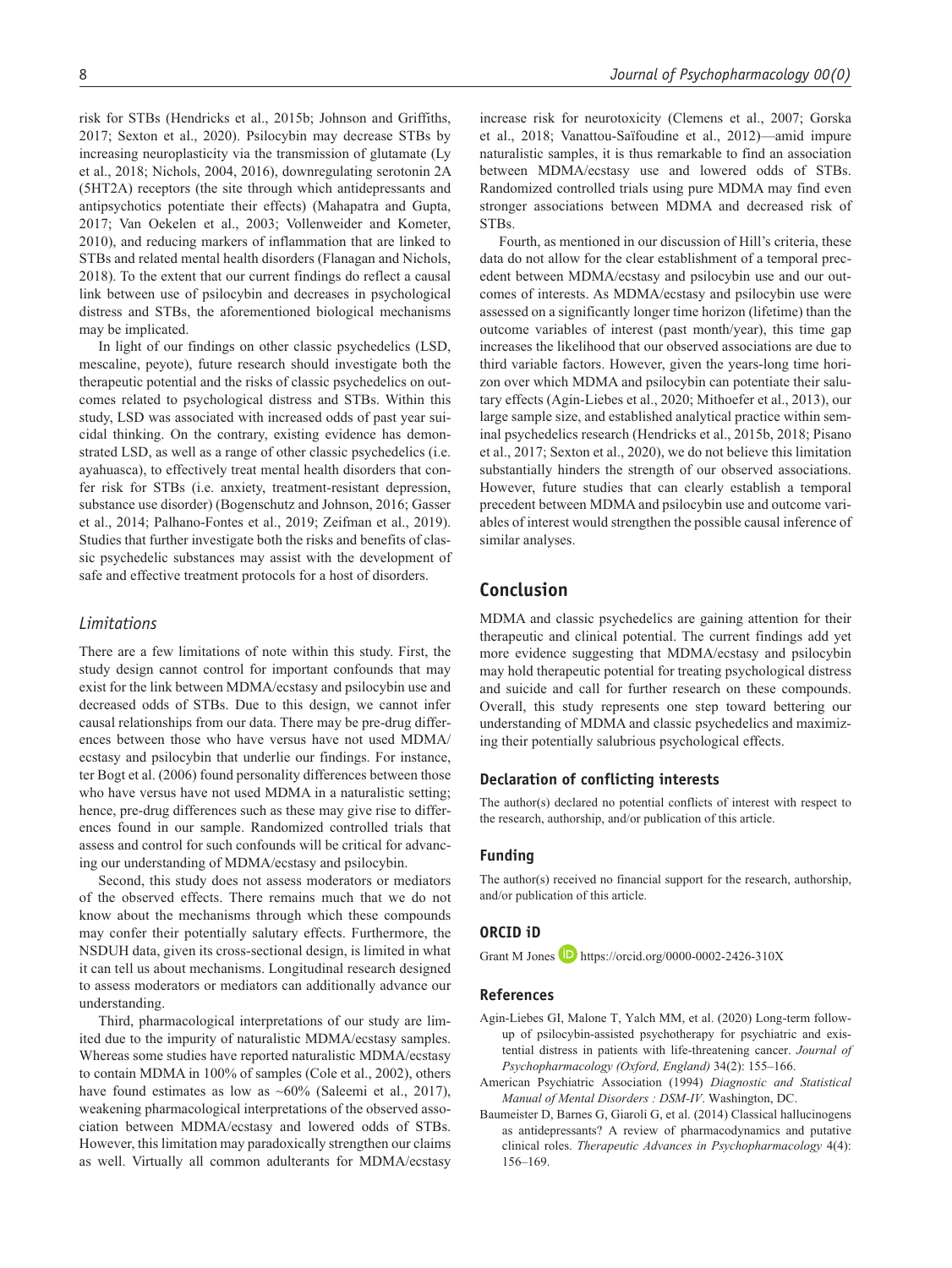- Bentley KH, Franklin JC, Ribeiro JD, et al. (2016) Anxiety and its disorders as risk factors for suicidal thoughts and behaviors: A metaanalytic review. *Clinical Psychology Review* 43: 30–46.
- Bogenschutz MP and Johnson MW (2016) Classic hallucinogens in the treatment of addictions. *Progress in Neuro-Psychopharmacology and Biological Psychiatry* 64: 250–258.
- Bogenschutz MP, Forcehimes AA, Pommy JA, et al. (2015) Psilocybinassisted treatment for alcohol dependence: A proof-of-concept study. *Journal of Psychopharmacology* 29(3): 289–299.
- Bohnert KM, Ilgen MA, Louzon S, et al. (2017) Substance use disorders and the risk of suicide mortality among men and women in the US veterans health administration. *Addiction* 112(7): 1193–1201.
- Clemens KJ, McGregor IS, Hunt GE, et al. (2007) MDMA, methamphetamine and their combination: Possible lessons for party drug users from recent preclinical research. *Drug and Alcohol Review* 26(1): 9–15.
- Cole JC, Bailey M, Sumnall HR, et al. (2002) The content of ecstasy tablets: Implications for the study of their long-term effects. *Addiction* 97(12): 1531–1536.
- Cougle JR, Keough ME, Riccardi CJ, et al. (2009) Anxiety disorders and suicidality in the national comorbidity survey-replication. *Journal of Psychiatric Research* 43(9): 825–829.
- Danforth AL, Grob CS, Struble C, et al. (2018) Reduction in social anxiety after MDMA-assisted psychotherapy with autistic adults: A randomized, double-blind, placebo-controlled pilot study. *Psychopharmacology* 235(11): 3137–3148.
- Davison D and Parrott AC (1997) Ecstasy (MDMA) in recreational users: Self-reported psychological and physiological effects. *Human Psychopharmacology: Clinical and Experimental* 12(3): 221–226.
- Doblin R, Greer G, Holland J, et al. (2014) A reconsideration and response to Parrott AC (2013) "human psychobiology of MDMA or 'ecstasy': An overview of 25 years of empirical research." *Human Psychopharmacology: Clinical and Experimental* 29(2): 105–108.
- Dwivedi Y (2010) Brain-derived neurotrophic factor and suicide pathogenesis. *Annals of Medicine* 42(2): 87–96.
- Dwivedi Y, Rizavi HS, Conley RR, et al. (2003) Altered gene expression of brain-derived neurotrophic factor and receptor tyrosine kinase B in postmortem brain of suicide subjects. *Archives of General Psychiatry* 60(8): 804–815.
- Dyck E (2015) LSD: A new treatment emerging from the past. *CMAJ : Canadian Medical Association Journal* = *Journal De L'association Medicale Canadienne* 187(14): 1079–1080.
- Farré M, Abanades S, Roset PN, et al. (2007) Pharmacological interaction between 3,4-methylenedioxymethamphetamine (ecstasy) and paroxetine: Pharmacological effects and pharmacokinetics. *Journal of Pharmacology and Experimental Therapeutics* 323(3): 954–962.
- Flanagan TW and Nichols CD (2018) Psychedelics as anti-inflammatory agents. *International Review of Psychiatry* 30(4): 363–375.
- Gasser P, Holstein D, Michel Y, et al. (2014) Safety and efficacy of lysergic acid diethylamide-assisted psychotherapy for anxiety associated with life-threatening diseases. *The Journal of Nervous and Mental Disease* 202(7): 513–520.
- Gaynes BN, West SL, Ford CA, et al. (2004) Screening for suicide risk in adults: A summary of the evidence for the U.S. Preventive Services Task Force. *Annals of Internal Medicine* 140(10): 822–835.
- Gorska AM, Kamińska K, Wawrzczak-Bargieła A, et al. (2018) Neurochemical and neurotoxic effects of MDMA (ecstasy) and caffeine after chronic combined administration in mice. *Neurotoxicity Research* 33(3): 532–548.
- Greer G and Tolbert R (1986) Subjective reports of the effects of MDMA in a clinical setting. *Journal of Psychoactive Drugs* 18(4): 319–327.
- Greer GR and Tolbert R (1998) A method of conducting therapeutic sessions with MDMA. *Journal of Psychoactive Drugs* 30(4): 371–379.
- Griffiths RR, Johnson MW, Carducci MA, et al. (2016) Psilocybin produces substantial and sustained decreases in depression and anxiety in patients with life-threatening cancer: A randomized double-blind

trial. *Journal of Psychopharmacology (Oxford, England)* 30(12): 1181–1197.

- Griffiths RR, Richards WA, McCann U, et al. (2006) Psilocybin can occasion mystical-type experiences having substantial and sustained personal meaning and spiritual significance. *Psychopharmacology* 187(3): 268–283.
- Grob CS, Danforth AL, Chopra GS, et al. (2011) Pilot study of psilocybin treatment for anxiety in patients with advanced-stage cancer. *Archives of General Psychiatry* 68(1): 71–78.
- Harris EC and Barraclough B (1997) Suicide as an outcome for mental disorders: A meta-analysis. *British Journal of Psychiatry* 170(3): 205–228.
- Hedegaard H, Curtin SC and Warner M (2018a) Suicide mortality in the United States, 1999–2017. *NCHS Data Brief* (330): 1–8.
- Hedegaard H, Curtin SC and Warner M (2018b) Suicide rates in the United States continue to increase. *NCHS Data Brief* (330): 1–8.
- Hedegaard H, Curtin SC and Warner M (2020) Increase in Suicide Mortality in the United States, 1999–2018 NCHS Data Brief (362): 1–8.
- Hendricks PS, Crawford MS, Cropsey KL, et al. (2018) The relationships of classic psychedelic use with criminal behavior in the United States adult population. *Journal of Psychopharmacology* 32(1): 37–48.
- Hendricks PS, Johnson MW and Griffiths RR (2015a) Psilocybin, psychological distress, and suicidality. *Journal of Psychopharmacology (Oxford, England)* 29(9): 1041–1043.
- Hendricks PS, Thorne CB, Clark CB, et al. (2015b) Classic psychedelic use is associated with reduced psychological distress and suicidality in the United States adult population. *Journal of Psychopharmacology* 29(3): 280–288.
- Hill AB (1965) The environment and disease: Association or causation? *Proceedings of the Royal Society of Medicine* 58(5): 295–300.
- Holland J (2001) *Ecstasy: The Complete Guide: A Comprehensive Look at the Risks and Benefits of MDMA*. Rochester, VT: Park Street Press.
- Hysek CM, Schmid Y, Simmler LD, et al. (2014) MDMA enhances emotional empathy and prosocial behavior. *Social Cognitive and Affective Neuroscience* 9(11): 1645–1652.
- Inagaki M, Kawashima Y, Kawanishi C, et al. (2015) Interventions to prevent repeat suicidal behavior in patients admitted to an emergency department for a suicide attempt: A meta-analysis. *Journal of Affective Disorders* 175: 66–78.
- Johnson MW and Griffiths RR (2017) Potential therapeutic effects of psilocybin. *Neurotherapeutics* 14(3): 734–740.
- Johnson MW, Garcia-Romeu A, Cosimano MP, et al. (2014) Pilot study of the 5-HT2AR agonist psilocybin in the treatment of tobacco addiction. *Journal of Psychopharmacology (Oxford, England)* 28(11): 983–992.
- Jones T, Baxter M and Khanduja V (2013) A quick guide to survey research. *Annals of the Royal College of Surgeons of England* 95(1): 5–7.
- Kamilar-Britt P and Bedi G (2015) The prosocial effects of 3,4-methylenedioxymethamphetamine (MDMA): Controlled studies in humans and laboratory animals. *Neuroscience and Biobehavioral Reviews* 57: 433–446.
- Kessler RC and Bromet EJ (2013) The epidemiology of depression across cultures. *Annual Review of Public Health* 34: 119–138.
- Kessler RC, Berglund P, Borges G, et al. (2005) Trends in suicide ideation, plans, gestures, and attempts in the United States, 1990–1992 to 2001–2003. *JAMA : The Journal of the American Medical Association* 293(20): 2487–2495.
- Kothgassner OD, Robinson K, Goreis A, et al. (2020) Does treatment method matter? A meta-analysis of the past 20 years of research on therapeutic interventions for self-harm and suicidal ideation in adolescents. *Borderline Personality Disorder and Emotion Dysregulation* 7(1): 9.
- Krebs TS and Johansen P-Ø (2013) Psychedelics and mental health: A population study. *PLoS ONE* 8(8): e63972.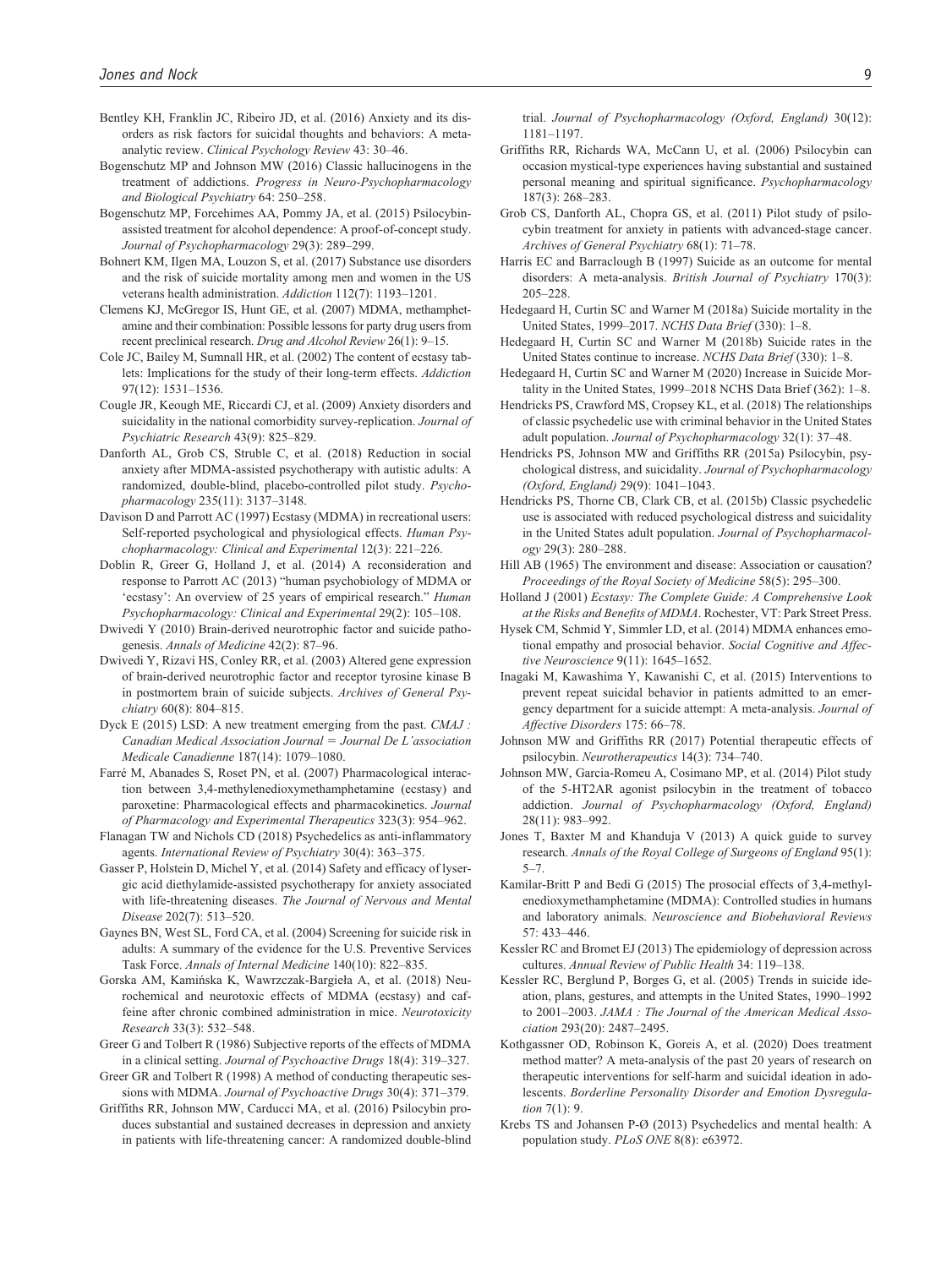- Liechti ME, Gamma A and Vollenweider FX (2001) Gender differences in the subjective effects of MDMA. *Psychopharmacology* 154(2): 161–168.
- Lumley T (2020) *Survey: Analysis of complex survey samples*. R package version 4.0. Available at: [https://CRAN.R-project.org/](https://CRAN.R-project.org/package=survey) [package=survey](https://CRAN.R-project.org/package=survey) (accessed 24 September 2020).
- Ly C, Greb AC, Cameron LP, et al. (2018) Psychedelics promote structural and functional neural plasticity. *Cell Reports* 23(11): 3170– 3182.
- Mahapatra A and Gupta R (2017) Role of psilocybin in the treatment of depression. *Therapeutic Advances in Psychopharmacology* 7(1): 54–56.
- Mitchell JM, Bogenschutz M, Lilienstein A, et al. (2021) MDMAassisted therapy for severe PTSD: A randomized, double-blind, placebo-controlled phase 3 study. *Nature Medicine* 27: 1025–1033.
- Mithoefer MC, Feduccia AA, Jerome L, et al. (2019) MDMA-assisted psychotherapy for treatment of PTSD: Study design and rationale for phase 3 trials based on pooled analysis of six phase 2 randomized controlled trials. *Psychopharmacology* 236(9): 2735–2745.
- Mithoefer MC, Wagner MT, Mithoefer AT, et al. (2011) The safety and efficacy of  $\pm 3,4$ -methylenedioxymethamphetamine-assisted psychotherapy in subjects with chronic, treatment-resistant posttraumatic stress disorder: The first randomized controlled pilot study. *Journal of Psychopharmacology* 25(4): 439–452.
- Mithoefer MC, Wagner MT, Mithoefer AT, et al. (2013) Durability of improvement in post-traumatic stress disorder symptoms and absence of harmful effects or drug dependency after 3,4-methylenedioxymethamphetamine-assisted psychotherapy: A prospective long-term follow-up study. *Journal of Psychopharmacology* 27(1): 28–39.
- Müller F, Johnson MW and Borgwardt S (2020) Editorial: Hallucinogens and entactogens: Establishing a new class of psychotherapeutic drugs? *Frontiers in Psychiatry* 11: 497.
- Multidisciplinary Association for Psychedelic Studies (2020) *A randomized, double-blind, placebo-controlled phase 2 pilot study of MDMAassisted psychotherapy for anxiety associated with a life-threatening illness*. NCT number: NCT02427568. ClinicalTrials.gov. Available at: <https://clinicaltrials.gov/ct2/show/NCT02427568>(accessed 23 September 2020).
- Nepon J, Belik S-L, Bolton J, et al. (2010) The relationship between anxiety disorders and suicide attempts: Findings from the national epidemiologic survey on alcohol and related conditions. *Depression and Anxiety* 27(9): 791–798.
- Nichols DE (2004) Hallucinogens. *Pharmacology & Therapeutics* 101(2): 131–181.
- Nichols DE (2016) Psychedelics. *Pharmacological Reviews* 68(2): 264–355.
- Nutt DJ, King LA and Nichols DE (2013) Effects of schedule I drug laws on neuroscience research and treatment innovation. *Nature Reviews Neuroscience* 14: 577–585.
- Oehen P, Traber R, Widmer V, et al. (2013) A randomized, controlled pilot study of MDMA (±3,4-Methylenedioxymethamphetamine) assisted psychotherapy for treatment of resistant, chronic posttraumatic stress disorder (PTSD). *Journal of Psychopharmacology* 27(1): 40–52.
- Ot'alora GM, Grigsby J, Poulter B, et al. (2018) 3,4-Methylenedioxymethamphetamine-assisted psychotherapy for treatment of chronic posttraumatic stress disorder: A randomized phase 2 controlled trial. *Journal of Psychopharmacology* 32(12): 1295–1307.
- Palhano-Fontes F, Barreto D, Onias H, et al. (2019) Rapid antidepressant effects of the psychedelic ayahuasca in treatment-resistant depression: A randomized placebo-controlled trial. *Psychological Medicine* 49(4): 655–663.
- Pisano VD, Putnam NP, Kramer HM, et al. (2017) The association of psychedelic use and opioid use disorders among illicit users in the United States. *Journal of Psychopharmacology* 31(5): 606–613.
- Saleemi S, Pennybaker SJ, Wooldridge M, et al. (2017) Who is 'Molly'? MDMA adulterants by product name and the impact of

harm-reduction services at raves. *Journal of Psychopharmacology* 31(8): 1056–1060.

- Sessa B, Higbed L and Nutt D (2019) A review of 3,4-methylenedioxymethamphetamine (MDMA)-assisted psychotherapy. *Frontiers in Psychiatry* 10: 138.
- Sexton JD, Nichols CD and Hendricks PS (2020) Population survey data informing the therapeutic potential of classic and novel phenethylamine, tryptamine, and lysergamide psychedelics. *Frontiers in Psychiatry* 10: 896.
- Tarrier N, Taylor K and Gooding P (2008) Cognitive-behavioral interventions to reduce suicide behavior: A systematic review and metaanalysis. *Behavior Modification* 32(1): 77–108.
- ter Bogt TFM, Engels RCME and Dubas JS (2006) Party people: Personality and MDMA use of house party visitors. *Addictive Behaviors* 31(7): 1240–1244.
- Thompson MR, Callaghan PD, Hunt GE, et al. (2007) A role for oxytocin and 5-HT1A receptors in the prosocial effects of 3,4 methylenedioxymethamphetamine ("ecstasy"). *Neuroscience* 146(2): 509–514.
- United States Department of Health Human Services. Substance Abuse and Mental Health Services Administration. Center for Behavioral Health Statistics and Quality (2008) National survey on drug use and health, 2008. Available at: <https://datafiles.samhsa.gov/>
- United States Department of Health and Human Services. Substance Abuse and Mental Health Services Administration. Center for Behavioral Health Statistics and Quality (2009) National survey on drug use and health, 2009. Available at:<https://datafiles.samhsa.gov/>
- United States Department of Health and Human United States Department of Health and Human Services. Substance Abuse and Mental Health Services Administration. Center for Behavioral Health Statistics and Quality. Substance Abuse and Mental Health Services Administration. Center for Behavioral Health Statistics and Quality (2010) National survey on drug use and health, 2010. Available at: <https://datafiles.samhsa.gov/>
- United States Department of Health and Human Services. Substance Abuse and Mental Health Services Administration. Center for Behavioral Health Statistics and Quality (2011) National survey on drug use and health, 2011. Available at:<https://datafiles.samhsa.gov/>
- United States Department of Health and Human Services. Substance Abuse and Mental Health Services Administration. Center for Behavioral Health Statistics and Quality (2012) National survey on drug use and health, 2012. Available at:<https://datafiles.samhsa.gov/>
- United States Department of Health and Human Services. Substance Abuse and Mental Health Services Administration. Center for Behavioral Health Statistics and Quality (2013) National survey on drug use and health, 2013. Available at:<https://datafiles.samhsa.gov/>
- United States Department of Health and Human Services. Substance Abuse and Mental Health Services Administration. Center for Behavioral Health Statistics and Quality (2014) National survey on drug use and health, 2014. Available at:<https://datafiles.samhsa.gov/>
- United States Department of Health and Human Services. Substance Abuse and Mental Health Services Administration. Center for Behavioral Health Statistics and Quality (2015) National survey on drug use and health, 2015. Available at:<https://datafiles.samhsa.gov/>
- United States Department of Health and Human Services. Substance Abuse and Mental Health Services Administration. Center for Behavioral Health Statistics and Quality (2016) National survey on drug use and health, 2016. Available at:<https://datafiles.samhsa.gov/>
- United States Department of Health and Human Services. Substance Abuse and Mental Health Services Administration. Center for Behavioral Health Statistics and Quality (2017) National survey on drug use and health, 2017. Available at:<https://datafiles.samhsa.gov/>
- United States Department of Health and Human Services. Substance Abuse and Mental Health Services Administration. Center for Behavioral Health Statistics and Quality (2018) National survey on drug use and health, 2018. Available at:<https://datafiles.samhsa.gov/>
- United States Department of Health and Human Services. Substance Abuse and Mental Health Services Administration. Center for